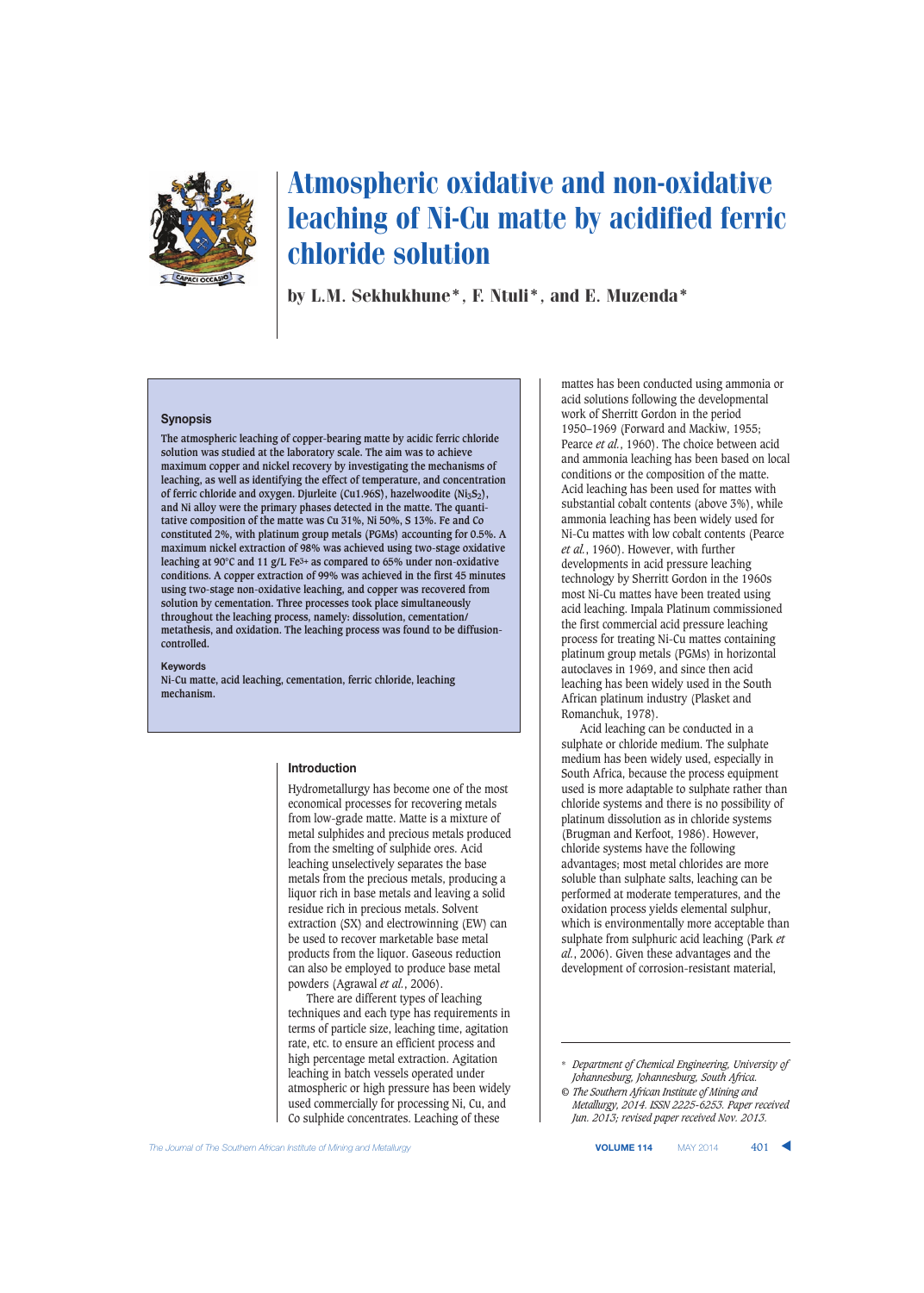the leaching behaviour of typical South African PGMcontaining Ni-Cu mattes in chloride media is worth investigating.

This study investigated the atmospheric leaching of PGMcontaining Ni-Cu matte by acidic ferric chloride solution. The aim of this project was to achieve maximum Ni and Cu recovery from the Ni-Cu enriched matte by investigating the mechanisms of leaching, as well as identifying the effect of processing variables; namely, temperature and concentration of lixiviant under oxidative and non-oxidative conditions.

The sulphide chemistry is very complex due to the fact that sulphide concentrates usually consist of highly intergrown sulphide minerals. This is one of the reasons why there is a lack of understanding and knowledge of the mechanism of leaching. These processes are thus often not operated at optimum conditions (Rademan, 1999). Furthermore, the morphology and mineralogy of complex sulphide ores differs in nature, thus there is a need for a separate study for each type of matte. Leaching of Ni-Cu mattes is normally conducted in two stages, with the first stage aimed at removing most of the nickel and cobalt and precipitating the Cu by cementation. The second stage is normally aimed at removal of Cu and the remaining base metals to produce a platinum-rich residue (Lamya and Lorenzen, 2009). Although the entire leaching process can be achieved in a single stage, multiple stage leaching is highly selective, enabling the recovery of the base metals in subsequent processes (Hofirek and Kerfoot, 1992). In addition, higher metal extraction levels are achieved. Twostage leaching studies were therefore conducted in this work.

#### **Methodology**

The parameters investigated were temperature and concentration of lixiviant. Single- and two-stage leaching processes under oxidative and non-oxidative conditions were conducted. The effect of temperature was investigated using single-stage non-oxidative leaching at temperatures of 50, 70, and  $90^{\circ}$ C ± 5°C for each experimental run, with a constant Fe3+ concentration of 5 g/L. Non-oxidative twostage leaching was used to investigate the effect of ferric chloride concentration (lixiviant), with varying concentrations of 5, 8, and 11  $g/L$  Fe<sup>3+</sup> and a constant temperature of 90°C for each experimental run. The ferric chloride concentration and temperature were the same for both the first- and second -stage leaching. Based on the results of the temperature investigations, a temperature of  $90 \pm 5^{\circ}$ C was chosen for further investigations.

#### *Apparatus and reagents*

The non-oxidative atmospheric leaching experiments were performed in a 5 L glass vessel fitted with four baffles, a variable-speed overhead stirrer with a flat blade turbine-type impeller, and a heating element with a temperature controller. The cover of the vessel had two ports for holding a pH/temperature probe and for taking samples. These ports allowed for minimal air ingression into the reactor during the experiment.

The matte was obtained from Impala Platinum Refinery, and ferric chloride was used as the leaching agent. Hydrochloric acid was used to control the pH below 3.

#### *Characterization*

The matte before and after leaching was characterized by Xray diffractometry (XRD) with a Cu K $\alpha$  radiation source (Xpert Phillips) to determine the mineralogical phases present in the matte, and X-ray fluorescence (XRF) (PW 2540 VRC Sample changer) to determine the elemental composition of the matte. Scanning electron microscopy (SEM) (JOEL JSM 5600) coupled with energy dispersive spectroscopy (EDS) was used to confirm the mineralogical phases in the matte and capture the particle morphology. A laser diffraction technique (Malvern Mastersizer 2000) coupled to a liquid dispersing unit (Hydro 2000G) was used to determine the particle size distribution (PSD) of the matte before and after leaching. Ni and Cu concentrations in the leach liquor were measured by inductively coupled plasma-optical emission spectrometry (ICP-OES (Spectro Arcos Fsh12) and atomic absorption spectroscopy (AAS) (Thermo Scientific ICE 3000 instrument).

#### *Experimental procedure*

Leaching solution (4 L) was heated in the reactor with agitation until the required temperature was reached; 40 g of matte of particle size -105+75 μm was then added into the vessel. The stirrer was set to the required constant speed of 600 r/min and timing of the experiment started. HCl solution (1.5 M) was added stepwise to the mixture to keep the pH below 3. Temperature and pH at *t*=0 were recorded and thereafter monitored every 15 minutes. Liquor samples of 25 mL were taken after every 15 minutes for the 200-minute duration of leaching; which was considered a sufficient time to yield a high percentage extraction. The liquor samples were filtered and the filtrate was kept in sample bottles for chemical analysis. At the end of each experiment, the pulp was allowed to cool to room temperature and then filtered. The filter cake was washed with demineralized water and dried overnight. The residue samples were also kept for chemical analysis.

For non-oxidative two-stage leaching, the general procedure as outlined above was followed. However, after 200 minutes of first-stage leaching, the leaching solution was decanted from the reactor and then filtered. Thereafter 4 L of fresh leaching solution of the desired concentration was then added to the reactor and the filtered cake returned to the reactor to commence second-stage leaching. The concentrations of Fe3+ used in the non-oxidative two-stage leaching tests were 5, 8, and 11 g/L Fe3+. The concentration was kept constant for both first- and second-stage leaching.

For the two-stage oxidative leaching the experimental procedure was similar to that of the non-oxidative two-stage leaching, with the exception of the introduction of oxygen, and a fixed Fe<sup>3+</sup> concentration of 11 g/L Fe<sup>3+</sup> and a constant temperature at 90  $\pm$  5°C were used based on the findings of the previous experiments. In the first stage, fresh matte was contacted with fresh lixiviant for 200 minutes, and in the second stage, solid residue from the first stage was contacted with fresh solution and further leached for 200 minutes. Oxygen below 5 kPa was spurged into the solution throughout the 200-minute experimental run. The oxygen pressure was kept constant.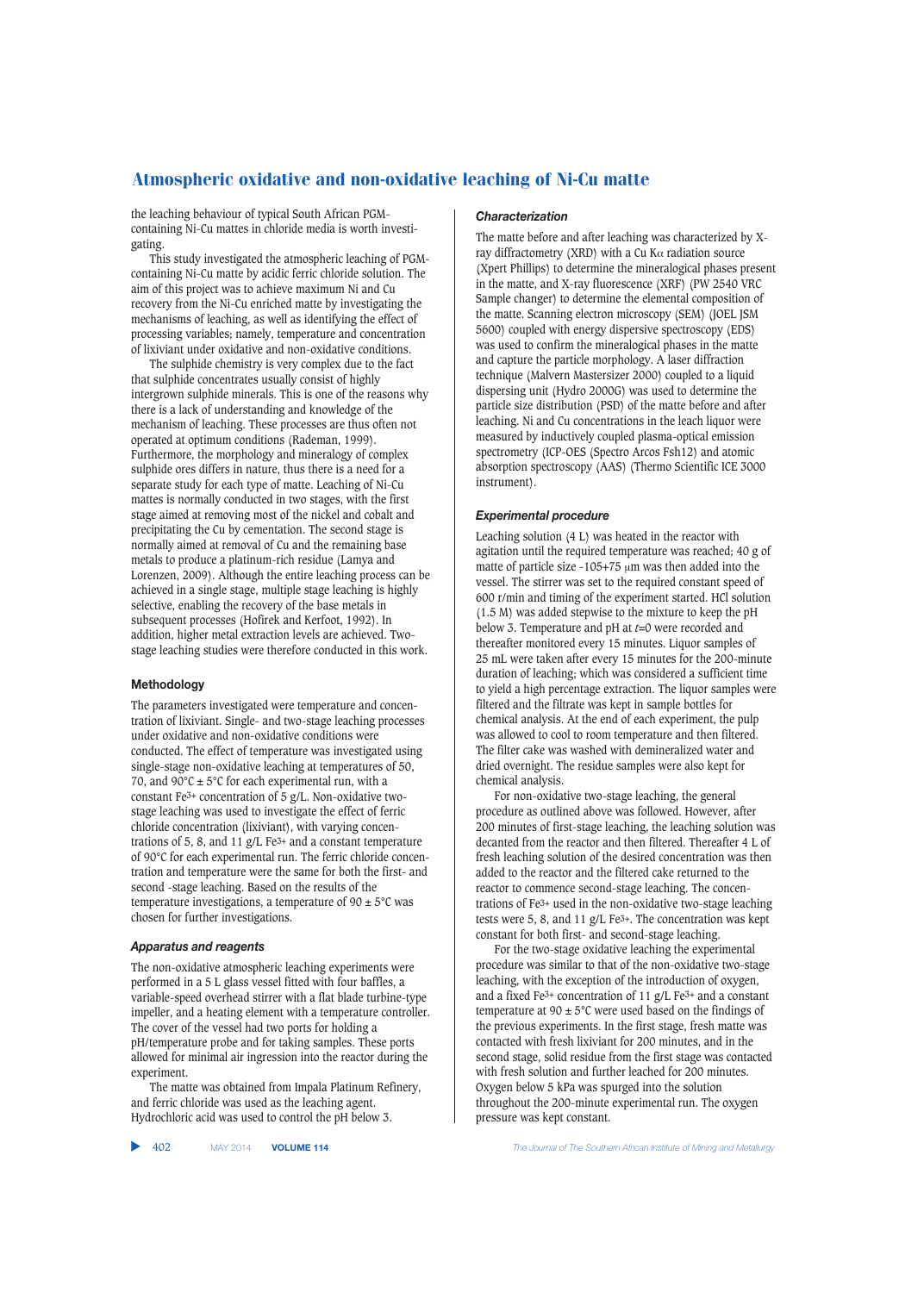## **Results and discussion**

#### *Matte characterization before leaching reaction*

The XRD pattern of the matte before leaching is shown in Figure 1. The major phases detected in the matte were djurleite (Cu<sub>1.96</sub>S) and hazelwoodite (Ni<sub>3</sub>S<sub>2</sub>). Hazelwoodite had the highest peak intensity of 100% at 31.0532 angle position, and djurleite had the highest relative intensity of 25% at 32.5175 angle position.

The phases identified by SEM-EDX were Ni alloy, hazelwoodite, djurleite, and some PGMs (Figure 2).

The elemental composition of the matte before leaching as determined by XRF is shown in Table I. Copper constituted 31 mass % while nickel (i.e. Ni alloy and  $NizS<sub>2</sub>$ ) was the major element in the matte, representing nearly half of the matte. Since the matte is a sulphide, sulphur also constituted a significant amount (13 mass %). The remaining 2% consisted of Fe and Co, while PGMs like Pt and Pd accounted for only 0.5%.

SEM of the matte showed that the particles were irregularly shaped with a smooth outer surface layer i.e. no cracks and veins on the particles (Figure 3).

The PSD of the matte generated by a laser diffraction technique is shown in (Figure 4). The modal size of the matte was 138 μm before leaching. The volume distribution



**Figure 1—XRD spectra of the matte before leaching**



**Figure 2—SEM-EDX micrographs of the matte before leaching**

The Journal of The Southern African Institute of Mining and Metallurgy **VOLUME 114** MAY 2014 **403** 

(Figure 4a) was transformed into the number distribution (Figure 4b) and shows that the matte consisted of a larger number of smaller sized particles, which however; contributed a small volume percentage.

The *d*(0.1) showed that 10% of the particles were smaller than 86.27  $\mu$ m before leaching, whereas the  $d(0.9)$ demonstrated that 90% of the particles were smaller than 209.58 μm.

*Table I* 

**Elemental composition of the matte before leaching, mass %**

|  |  | $ C_{0} $ $C_{U} $ Fe $ N_{i} $ Pb $ P_{d} $ Pt $ S $ Se $ S_{i} $ Other                                                 |  |  |  |  |  |  |
|--|--|--------------------------------------------------------------------------------------------------------------------------|--|--|--|--|--|--|
|  |  | $\vert 0.4 \vert 31 \vert 1.4 \vert 50 \vert 0.081 \vert 0.21 \vert 0.27 \vert 13 \vert 0.09 \vert 1.2 \vert 2.35 \vert$ |  |  |  |  |  |  |



**Figure 3—SEM images of the matte particle before leaching (magnification 100×)**



**Figure 4a—Particle size distribution (by volume) of the matte before leaching**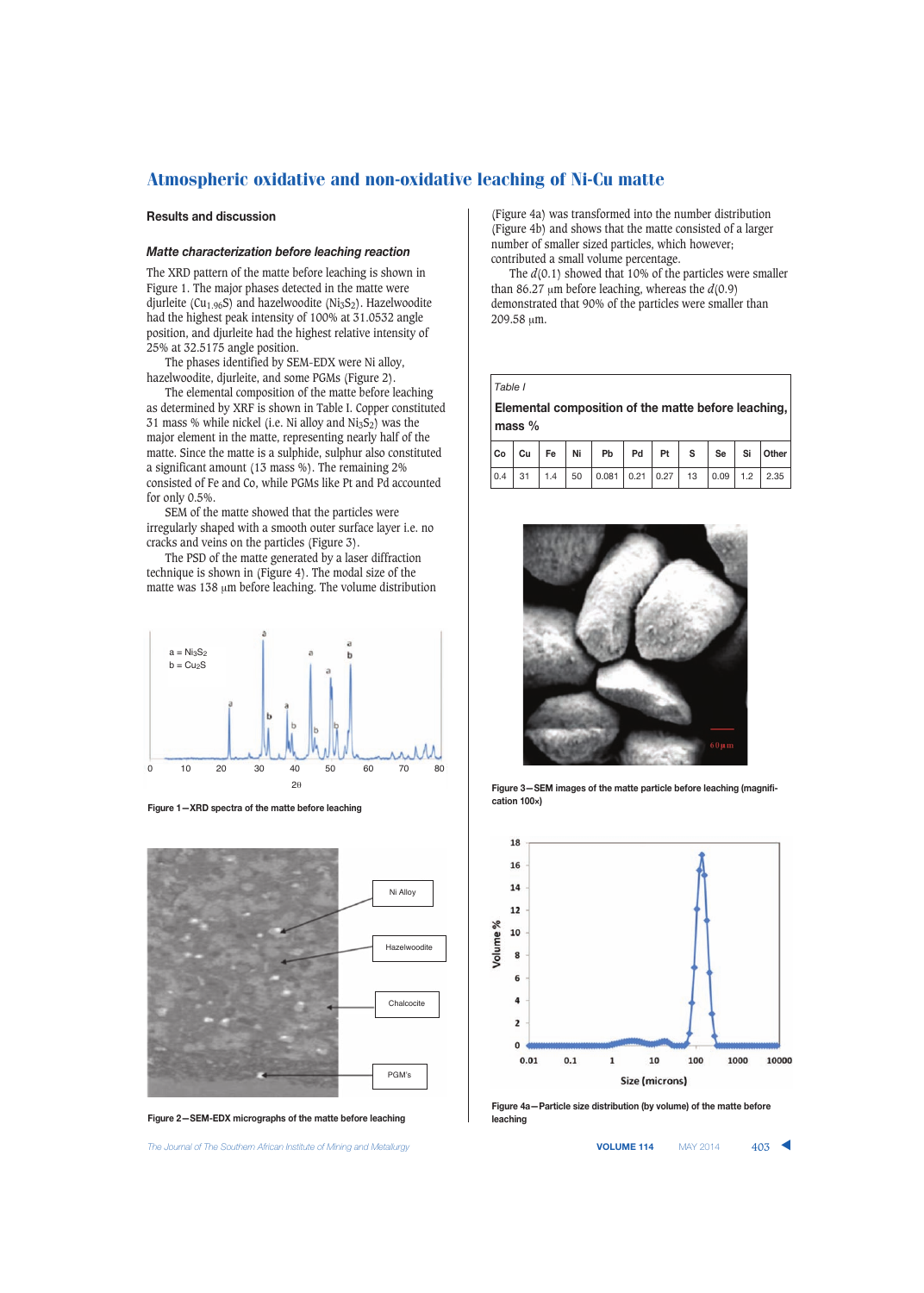

**Figure 4b—Particle size distribution (by number) of the matte before leaching**

#### *Effect of leaching variables*

#### *Temperature*

Experiments were conducted at temperatures of 50, 70, and 90 $^{\circ}$ C ± 5 $^{\circ}$ C, at a constant concentration of 5 g/L Fe<sup>3+</sup>. The recoveries of Ni and Cu as a function of leaching time are shown in Figure 5. Maximum percentage extractions of Ni for temperatures of 50, 70, and 90°C were 18, 27, and 55% respectively. The highest Ni recovery was obtained at 90°C.

A temperature of 90°C was therefore chosen as the optimum temperature in this study, since it is advantageous to leach at a temperature near the boiling point of ferric chloride of approximately 105°C (Dutrizac, 1992). Researchers such as Park *et al.* (2006), Rademan *et al.* (1999) and Dutrizac. (1992) have demonstrated that temperature has a direct influence on leaching. The higher the temperature, the higher the leaching rate, therefore the higher the metal recovery. The results obtained in this study are in agreement with this conclusion. The extraction of copper, however, decreased with increasing temperature (Figure 5b) due to cementation. At 50, 70, and 90°C the maximum percentage extractions of Cu were 14, 4, and 2% respectively. The cementation process was favoured by higher temperatures. Cu extraction was highest at 50°C because the Ni extraction rate was the lowest at this temperature, thus allowing a small amount of copper to be leached. Cu was rejected at this temperature from 14% to approximately 4% in the leach liquor by the end of 200 minutes.

The elemental composition of the matte before and after leaching at 90ºC is shown in Table II.

The copper content was 31% before leaching and 42% after leaching. This increase was due to the increased surface exposure of copper sulphide in the residue as a result of leaching. The relative proportion of Ni in the matte decreased by 14% after leaching (Table II). This seemed very low at this stage, but was attributed to the fact that Ni alloy was the phase that leached the most. This finding was substantiated by the SEM-EDS analysis after leaching at 90°C. Figure 6 shows that hazelwoodite and copper sulphide are the remaining minerals in the matte after leaching, thus proving

▲

that almost all the Ni alloy was extracted. This finding agrees with that of Rademan *et al.* (1999), who stated that Ni alloy was the most reactive phase, followed by  $Ni<sub>3</sub>S<sub>2</sub>$ , and lastly Cu<sub>2</sub>S.

Micro-cracks on the particles can be seen in Figure 6. Micro-cracking enhances the leaching rate by increasing the surface area available for reaction; thus increasing the rate of diffusion of the lixiviant and products. The metathesis process was also believed to be taking place simultaneously with cementation according to Equation [1].

$$
Ni3S2 + 2Cu2+ \rightarrow Cu2S + NiS + 2Ni2+
$$
 [1]



**Figure 5a—Percentage extraction of Ni after single-stage non-oxidative leaching with 5 g/L [Fe3+]**



**Figure 5b—Percentage extraction of Cu after single-stage nonoxidative leaching with 5 g/L [Fe3+]**

*Table II*  **Quantitative elemental composition of the matte before and after single-stage non-oxidative leaching with 5 g/L [Fe3+] at 90º C, mass% Co Cu Fe Ni Pb Pd Pt S Other**  Before | 0.4 | 31 | 1.4 | 50 | 0.081 | 0.21 | 0.27 | 13 | 2.35 After | 0.06 | 42 | 0.67 | 36.0 | 0.213 | 0.306 | 0.405 | 7.6 | 12.16

404 MAY 2014 **VOLUME 114** *The Journal of The Southern African Institute of Mining and Metallurgy*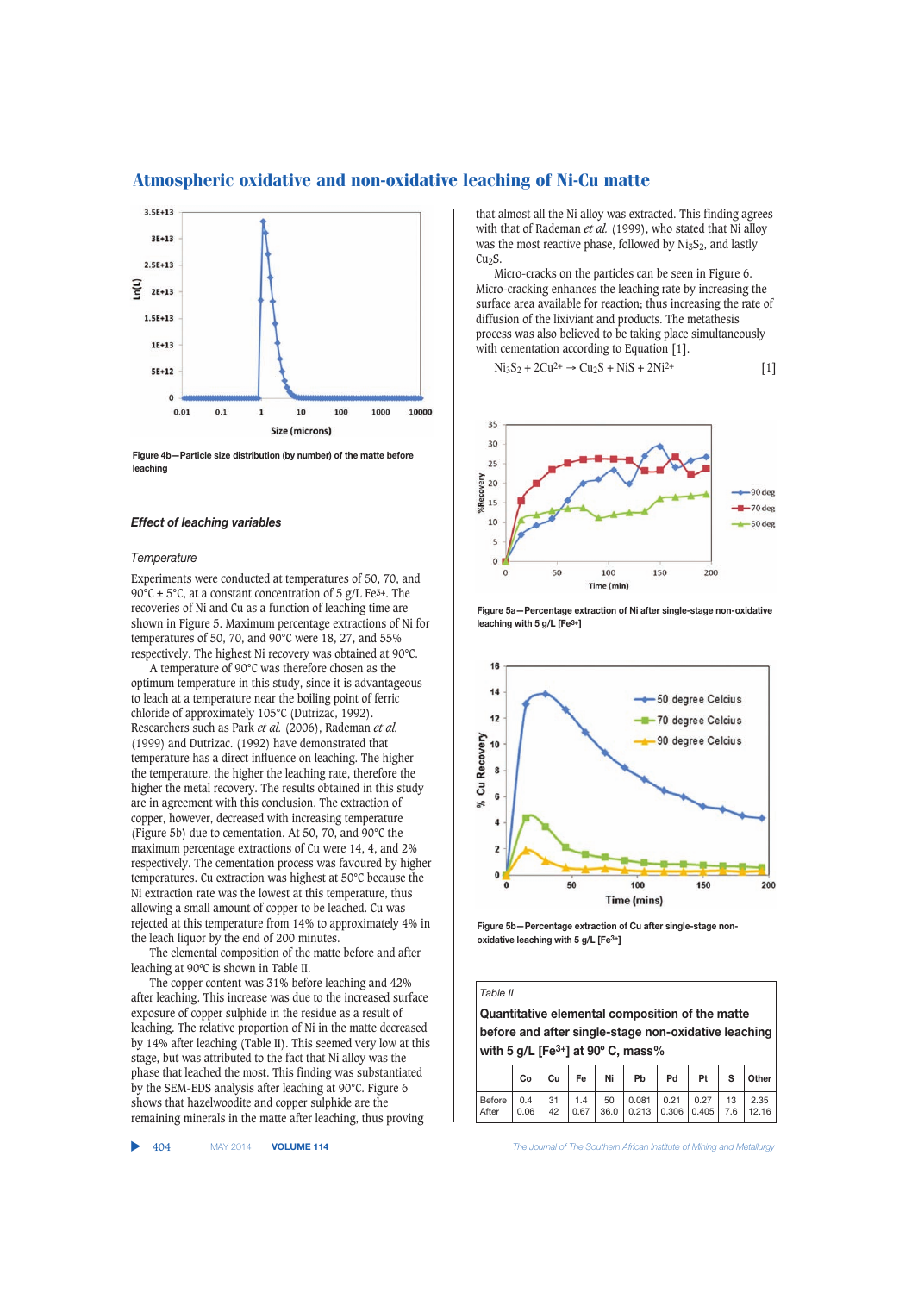

**Figure 6—SEM-EDS image of the matte after single-stage non-oxidative leaching with 5 g/L [Fe3+] at 90°C**

However, the XRD analysis (Figure 7) shows that no mineral transformation took place during the leaching process.

The inability of XRD to detect NiS can be attributed to three reasons: (1) the leaching reaction had not run to completion, (2) the NiS concentration was too low to be detected, or (3) NiS was oxidized by ferric ions according to Equation [2] thus liberating elemental sulphur.

 $NiS + 2Fe^{3+} \rightarrow Ni^{2+} + 2Fe^{2+} + S^0$  [2]

Table II also shows that other base metals, such as Co and Fe, are oxidized by Fe3+, depleting the concentration of Fe3+. These elements show a decrease in concentration after leaching (Table II). Little attention was paid to these metals in this study because they are present in small amounts compared to Ni and Cu, and their mineralogical phases were not detectable by either SEM or XRD. Based on the initial findings, it was proposed that to obtain maximum Ni and Cu extraction, it is advantageous to leach in two stages at 90°C. The first stage results in a higher extraction of Ni. Secondstage leaching was carried out using fresh leaching solution on the partially leached solid residue to extract the remaining Ni and Cu. It was also concluded that the ferric ion solution should be prepared at higher concentrations, so that the Ni and Cu dissolution rates and extractions are not compromised by other Fe3+-depleting agents.

#### *Concentration*

The concentrations of Fe3+ investigated were 5, 8, and 11 g/L, at a constant temperature of 90°C. It was therefore advantageous to leach in two continuous stages because the percentage Ni extraction increased from 18% for single-stage leaching (Figure 5) to 26% (Figure 8) for two-stage leaching at 90°C using 5 g/L Fe3+.

The Ni percentage extractions for 5, 8, and 11 g/L of Fe3+ were approximately 26, 29, and 62% respectively. Thus further tests to establish the leaching mechanisms and particulate processes were conducted for samples obtained when leaching with 11 g/L Fe3+.

XRF analysis (Table III) showed a decrease in initial Ni content of the matte from 50% to approximately 17% after leaching.

Sulphur mass percentage also decreased, implying that sulphur was liberated into the solution. XRD identified the

**The Journal of The Southern African Institute of Mining and Metallurgy <b>VOLUME 114 VOLUME 114** MAY 2014 **405** 

mineralogical phases containing Ni after leaching with Fe3+ 11 g/L as NiS,  $Ni<sub>3</sub>S<sub>2</sub>$ , and  $Ni<sub>3</sub>S<sub>4</sub>$  (Figure 9).

 $Ni<sub>7</sub>S<sub>6</sub>$  was, however, detected only after leaching with 5 g/L Fe3+. This can be explained by the fact that this Fe3+ concentration resulted in the slowest leaching rate, allowing the quasi-intermediate product  $NizS<sub>6</sub>$  (a mineral species that is stable for only a short period during the reaction) to be detected. XRD also detected elemental sulphur; this is the sulphur produced from the possible oxidation of NiS (Equation [2]).

According to Rademan *et al.* (1999) base metals are gradually leached out of the sulphide lattice to form species with lower metal-to-sulphur ratios. It is proposed that the transformation proceeded as follows:  $Ni<sub>3</sub>S<sub>2</sub>$  is rapidly altered to  $Ni<sub>7</sub>S<sub>6</sub>$ , then forms NiS, and finally  $Ni<sub>3</sub>S<sub>4</sub>$ . Sulphide minerals







**Figure 8—Percentage extraction of Ni after two-stage non-oxidative leaching with varying [Fe3+] at 90°C**

|                                                                   | Table III                                            |             |     |                  |                |               |               |            |               |  |  |
|-------------------------------------------------------------------|------------------------------------------------------|-------------|-----|------------------|----------------|---------------|---------------|------------|---------------|--|--|
|                                                                   | Quantitative elemental analysis after two-stage non- |             |     |                  |                |               |               |            |               |  |  |
| oxidative leaching with 11 g/L [Fe <sup>3+</sup> ] at 90°C, mass% |                                                      |             |     |                  |                |               |               |            |               |  |  |
| Cu<br>Co                                                          |                                                      |             | Fe  | Ni               | <b>Pb</b>      | Pd            | Pt            | s          | Other         |  |  |
| Before<br>After                                                   | 0.4<br>0.074                                         | 31<br>46.63 | 1.4 | 50<br>7.54 17.38 | 0.081<br>0.104 | 0.21<br>0.184 | 0.27<br>0.231 | 13<br>5.84 | 2.35<br>22.01 |  |  |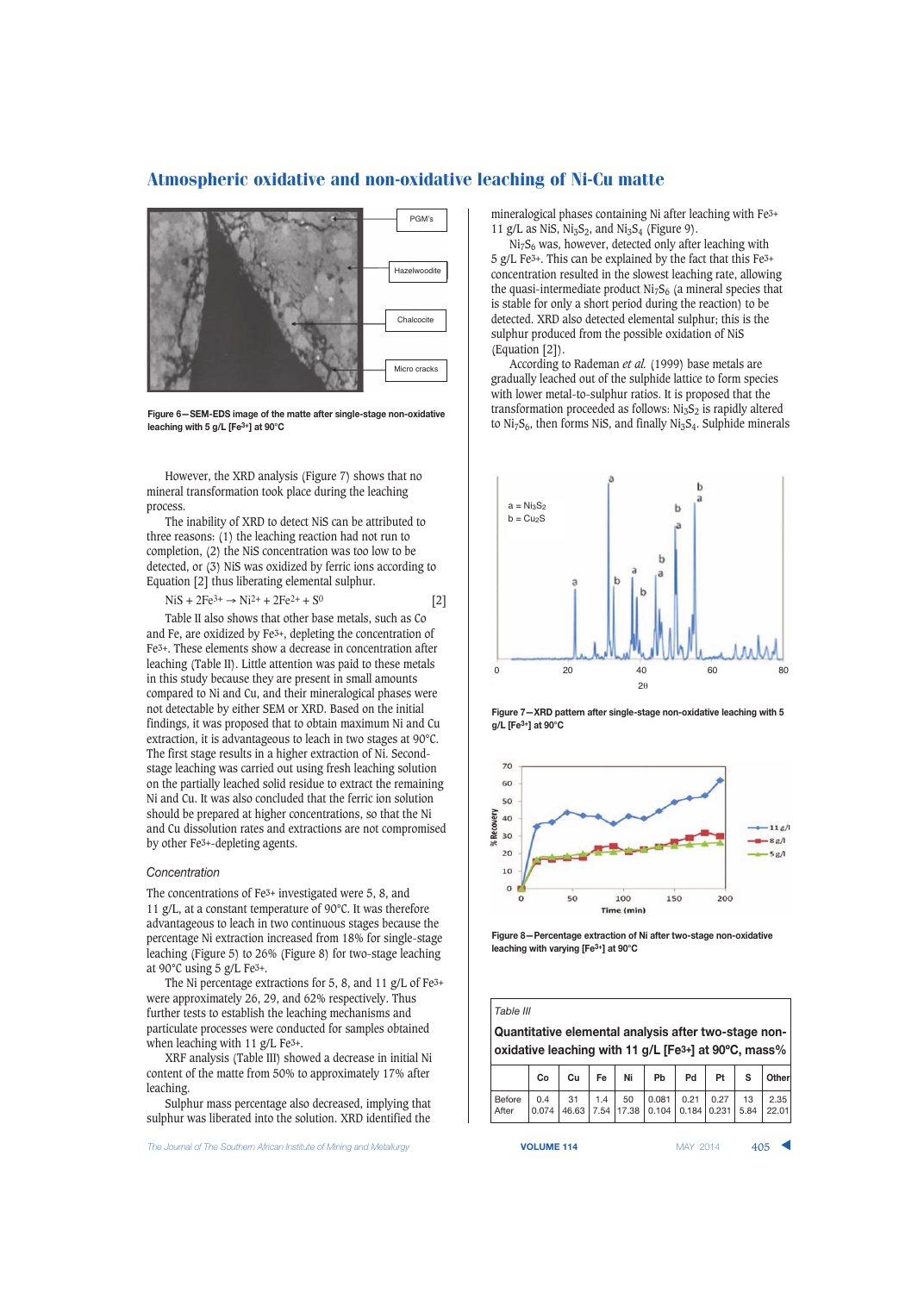can be solubilized in acid or basic medium but form elemental sulphur only under oxidizing conditions. The leaching of sulphides in acid medium in the presence of ferric chloride takes place readily with the liberation of elemental sulphur (Havlík, and Kammel, 1995). The tests performed in this study were non-oxidative; but elemental sulphur was liberated, as shown in Figure 9. This demonstrates that ferric ions performed two functions – one of oxidizing the sulphide lattice and the other of attacking (acid leaching) the ore. This finding agrees with that of Park *et al.* (2006). The only disadvantage with non-oxidative ferric chloride leaching (Equation [3]) is that the ferrous ions formed cannot be regenerated back to ferric ions according to Equation [4]:

$$
MS + 2Fe^{3+} \to M^{2+} + 2Fe^{2+} + S M = Cu, Ni
$$
 [3]

$$
2Fe^{2+} + 2H^{+} + 0.5O_2 \rightarrow 2Fe^{3+} + H_2O
$$
 [4]

The leaching of copper sulphides is slightly more complex than that of nickel sulphide, as seen in the single-stage temperature leaching studies. A similar pattern is observed in the two-stage leaching process, where higher extractions are obtained in the first few minutes of the experiment, followed by Cu cementation as early as 40 minutes into the reaction time (Figure 10). At the end of the two-stage leaching







**Figure 10—Percentage extraction of Cu after two-stage non-oxidative leaching with varying [Fe3+] at 90°C**

▲ 406 MAY 2014 **VOLUME 114** *The Journal of The Southern African Institute of Mining and Metallurgy*

process using 5, 8, and 11 g/L of Fe3+, the Cu extractions were 3, 11, and 11% respectively. However, the highest extractions, of 35, 67, and 96% for Fe3+ concentrations of 5, 8, and 11 g/L respectively, were obtained in the first 15 minutes, before the cementation process began.

Table III shows an increase in the Cu content; this is because a Cu–rich cake was created as a result of cementation, while more Ni was dissolved into the solution. Rademan *et al.* (1999) stated that Cu<sub>2</sub>S is leached to form digenite (Cu<sub>1.8</sub>S), with (Cu<sub>31</sub>S<sub>16</sub>) forming as a quasiintermediate product. The digenite leaches further to form covellite (CuS). Figure 9 shows that  $Cu<sub>2</sub>S$  was transformed to Cu<sub>1.8</sub>S, with Cu<sub>31</sub>S<sub>16</sub> detected only with leaching at 5 g/L Fe3+. The leaching of copper proceeded as shown in Equations  $[5-7]$ :

| $5Cu_2S + 2Fe^{3+} \rightarrow Cu_{1.8}S + Cu^{2+} + 2Fe^{2+}$ | $\vert 5 \vert$ |
|----------------------------------------------------------------|-----------------|
| $Cu1.8S + 8Fe3+ \rightarrow 5CuS + 4Cu2+ + 8Fe2+$              | $\vert 6 \vert$ |
| $CuS + 2Fe3+ \rightarrow Cu2+ + 2Fe2+ + S$                     | - 17 L          |

However, CuS formed by Equation [6] was not detected by XRD (Figure 9), possibly as a result of copper rejection and the slow leaching rate. An oxidative two-stage leach was therefore conducted at the selected temperature of 90°C and 11 g/L Fe3+ concentration to increase the overall leaching rate and base metal extraction. During first-stage leaching i.e. the leaching of nickel alloy, micro-cracking of the particles occurred, exposing the  $Ni<sub>3</sub>S<sub>2</sub>$  and Cu<sub>2</sub>S on the edges of the cracks (barely visible) and on the outside of the particles (Figure 6), thus increasing the surface area available for leaching. In the second stage the size of the micro-cracks increased as the leaching process continued until the particles becomes lightly porous, depositing PGMs on their surface, and finally particle breakage occurred as shown in Figure 11.

#### *Effect of oxygen*

According to Qui *et al.* (2007) oxygen diffuses initially into the solution from the gas/liquid interface and then diffuses further into the solid/liquid interface. Oxygen participates in the reaction after it contacts the ore surface. The solubility of oxygen in water is affected by the temperature and partial pressure. Increasing the partial pressure of oxygen increases its solubility. However; Deng *et al.* (2001) stated that



**Figure 11—Electron micrograph of the matte after two-stage nonoxidative leaching with 11 g/L [Fe3+] at 90°C**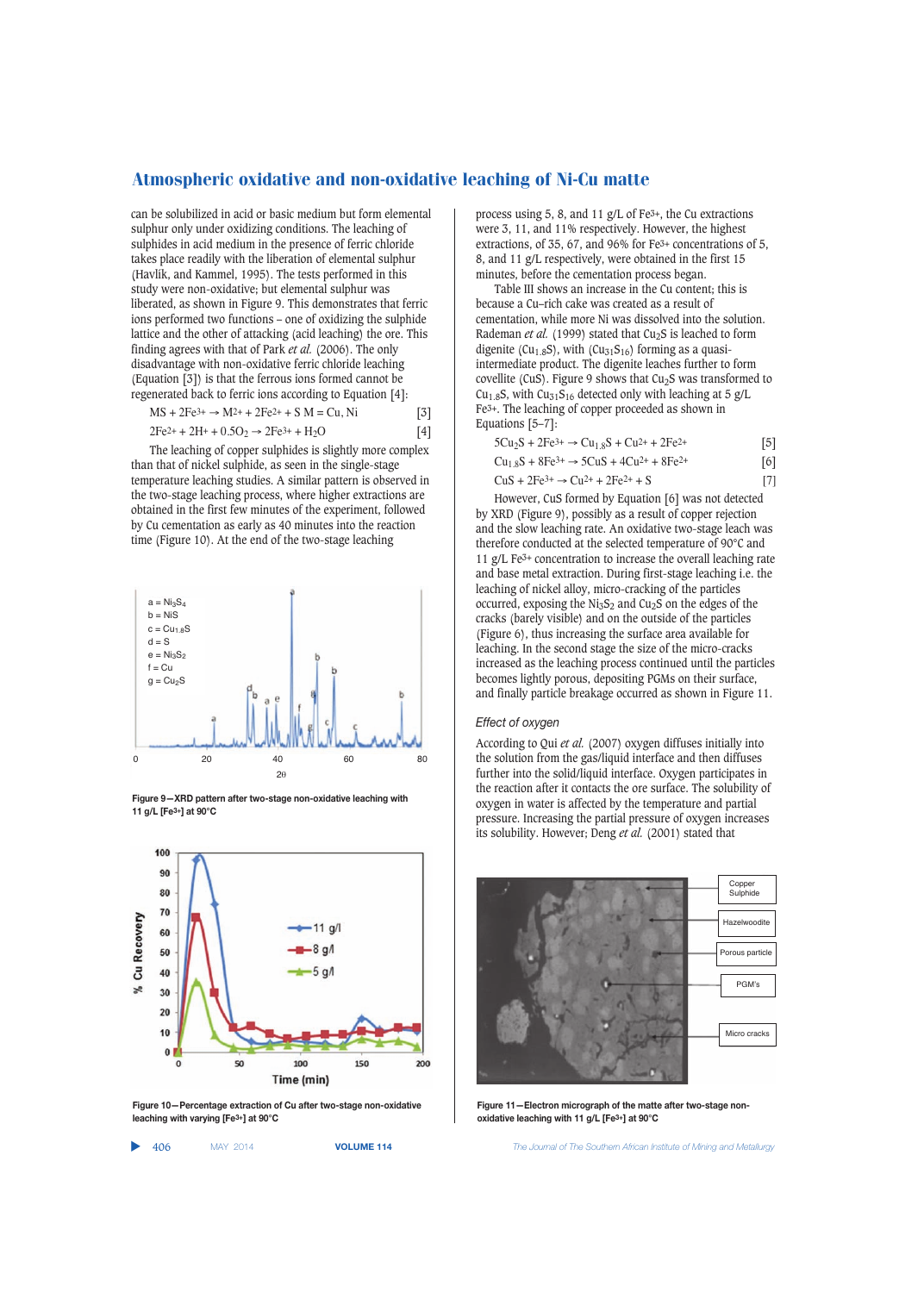leaching at a temperature above 85°C is not desirable, because oxygen solubility in the slurry decreases at higher temperatures, especially near the boiling point of the solution. Since the oxygen partial pressure for this study was low and the leaching temperature was high, oxygen solubility was enhanced by the high impeller speed of 600 r/min, leading to good dispersion and dissolution of oxygen in the leach slurry. Figure 12 illustrates how effective and important oxygen is to the leaching process.

Approximately 98% Ni was extracted under oxidative leaching. Ni alloy was extracted simultaneously with almost all of the  $Ni<sub>3</sub>S<sub>2</sub>$ . Under non-oxidative conditions, only a total of 62% Ni was extracted. Nickel was dissolved via metathesis (Equation [9]) and oxidation (Equations [10–12]).

$$
2Fe^{3+} + 3H_2O \rightarrow Fe_2O_3 + 6H^+
$$
  
\n
$$
Ni_3S_2 + 2Cu^{2+} \rightarrow Cu_2S + NiS + 2Ni^{2+}
$$
 [9]

$$
Ni^{0} + 2H^{+} + 0.5O_{2} \rightarrow Ni^{2+} + H_{2}O
$$
 [10]

$$
3Ni3S2 + 4H+ + O2 \rightarrow Ni7S6 + 2Ni2+ + H2O
$$
 [11]

$$
Ni_7S_6 + 2H + 0.5O2 \rightarrow 6NiS + Ni^{2+} + H_2O
$$
 [12]

Equation [10] shows that oxygen is responsible for Ni alloy dissolution, and copper rejection is a result of Ni metathesis (Equation [9]). The intermediate product  $Ni<sub>7</sub>S<sub>6</sub>$ formed (Equation [11]) quickly transformed into NiS (Equation [12]). This confirms the findings of Rademan *et al.* (1999). It can thus be concluded that oxygen increases liberation from the intricate sulphide bonds, thus enhancing the dissolution process. Cu extraction from a copper–nickel complex sulphide ore was more complex than Ni extraction. Figure 13 depicts the extraction of Cu.

The leaching chemistry changed and the solubilized Cu was re-deposited on the residue. It was evident that under non-oxidizing conditions Cu is extracted rapidly and suddenly undergoes cementation. The same process occurred under oxidizing conditions. The nickel remaining in the partially leached residue of the first stage was further dissolved by metathesis and oxidation in the second-stage leaching. It was concluded that no copper was leached from matte in the two stages. The majority of the copper originally present in the matte remains intact through the oxidative leaching, because copper is not as easily oxidized as nickel and as a result of copper cementation by nickel. To enhance the extraction of Cu, a third oxidative leaching stage is necessary, as Figure 5 shows that in the absence of cementation most of the Cu is extracted within the first 50 minutes of leaching. Chalcocite will be leached and



**Figure 12—Ni extraction after two-stage oxidative and non-oxidative leaching with 11 g/L [Fe3+] at 90°C**

**The Journal of The Southern African Institute of Mining and Metallurgy <b>VOLUME 114 VOLUME 114 MAY 2014 407** 

transformed to covellite (CuS). It is predicted that copper sulphide would be attacked by ferric ions (Equations [13–16]), and oxygen in this instance would serve as an oxidant responsible for the regeneration of ferrous ions to ferric ions, according to Equation [13].

$$
2Fe^{2+} + 2H^{+} + 0.5O_2 \rightarrow 2Fe^{3+} + H_2O
$$
 [13]

$$
5Cu_2S + 2Fe^{3+} \rightarrow Cu_{1.8}S + Cu^{2+} + 2Fe^{2+}
$$
 [14]

$$
Cu1.8S + 8Fe3+ \to 5CuS + 4Cu2+ + 8Fe2+
$$
 [15]

$$
\text{CuS} + 2\text{Fe}^{3+} \rightarrow \text{Cu}^{2+} + 2\text{Fe}^{2+} + \text{S}
$$
 [16]

After the first-stage non-oxidative leaching, microcracking of the matte was observed (Figure 6), and after the two-stage non-oxidative leaching, extensive microcracking occurred with minor pores formed on the particles (Figure 11). Figure 14 shows extensive pores formed on the particle under two-stage oxidative leaching, exposing more PGMs. It is believed that in the third stage, the particles would proceed to complete breakage as a result of increased oxidation and dissolution.

The XRF results agreed with those from SEM, as they showed that after oxidative leaching the relative proportions of Pd and Pt in the matte was increased enabling them to be detected by XRF (Table IV).



**Figure 13—Cu extraction at 90°C with 11 g/L [Fe3+]**



**Figure 14—Electron micrograph of the matte after two-stage oxidative leaching with 11 g/L [Fe3+] at 90°C**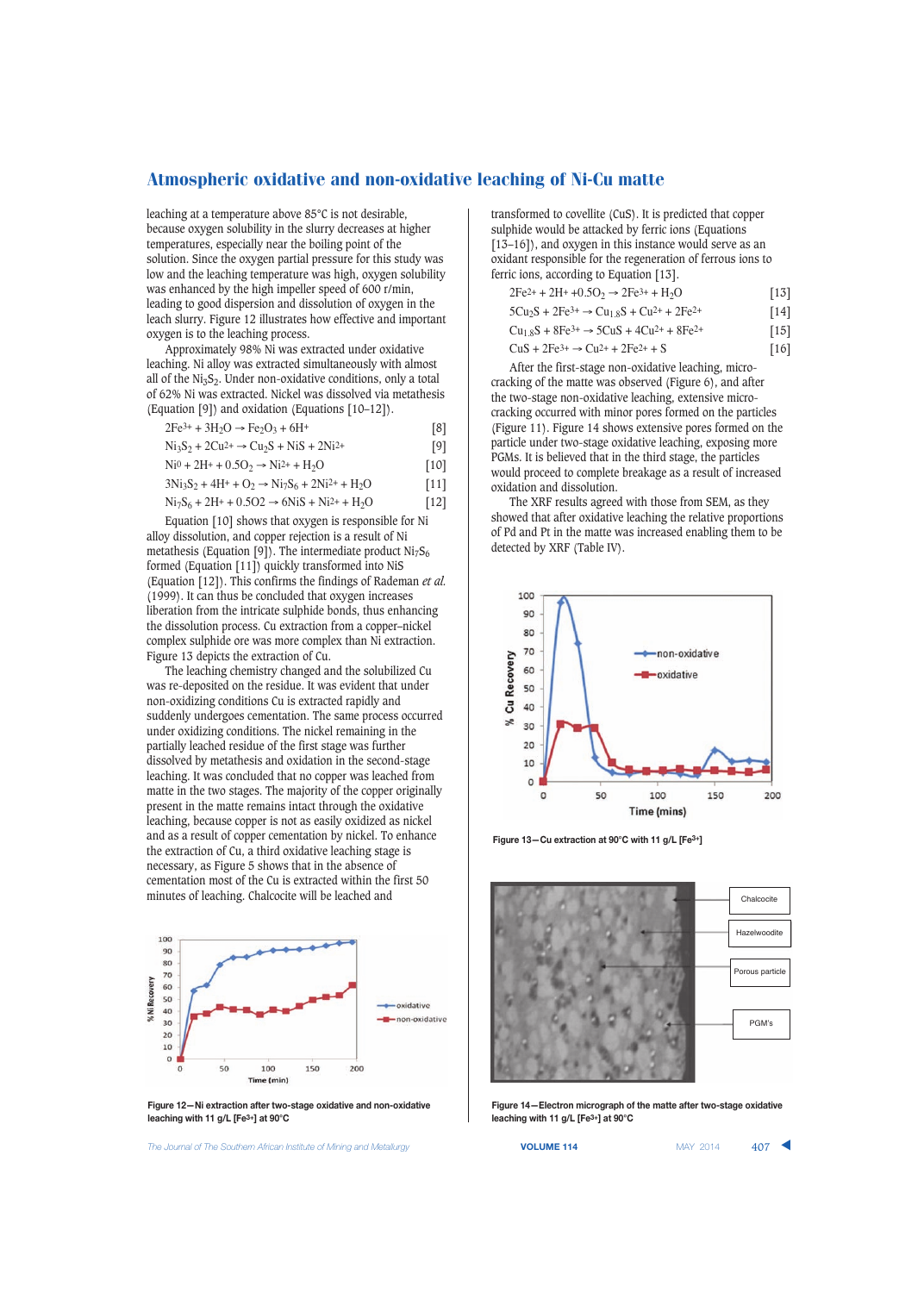*Table IV*

**Quantitative elemental analysis after two-stage, oxidative leaching with 11 g/L [Fe3+] at 90ºC, mass%**

|                                                                             | $\frac{1}{2}$ and $\frac{1}{2}$ and $\frac{1}{2}$ and $\frac{1}{2}$ are $\frac{1}{2}$ and $\frac{1}{2}$ are $\frac{1}{2}$ and $\frac{1}{2}$ and $\frac{1}{2}$ |  |  |                                                       |  |  |  |  |
|-----------------------------------------------------------------------------|---------------------------------------------------------------------------------------------------------------------------------------------------------------|--|--|-------------------------------------------------------|--|--|--|--|
|                                                                             |                                                                                                                                                               |  |  | $Co$ $Cu$ $Fe$ $Ni$ $Pb$ $Pd$ $Pt$ $S$ $Other$        |  |  |  |  |
| Before<br>After oxidation 0.068 48.0 1.90 26.0 0.090 0.350 0.560 6.90 16.13 |                                                                                                                                                               |  |  | 0.4   31   1.4   50   0.081   0.21   0.27   13   2.35 |  |  |  |  |

Since XRF expresses the elemental compositions as fractions of the total mass of the sample, during leaching some constituents of the matte are removed, changing the relative proportion of the elements in the matte Copper mass% increased as a result of cementation, while Ni content decreased because of dissolution. Sulphur was also liberated into the solution; however, no evidence of sulphur passivation in the leaching process, as observed by Park *et al.* (2006), was found in this study. XRD did not detect any hazelwoodite ( $Ni<sub>3</sub>S<sub>2</sub>$ ) or chalcocite ( $Cu<sub>2</sub>S$ ) in the leached residue (Figure 15). The Ni transformed as far as NiS and a part of the Ni was oxidized to NiO. XRD confirmed that copper underwent dissolution in the first 45 minutes, as the copper phase detected was  $Cu<sub>1.8</sub>S$ .

#### *Particulate processes*

The PSD of the matte obtained by a laser diffraction technique is shown in Figure 16.

The peaks represent the modal size (the particle size with the highest volume percentage). The modal size of Ni-Cu matte before leaching was 138 μm. The modal size after leaching at 90°C using 5 g/L Fe3+ (single-stage LX) reduced to 107 μm. This suggests a decrease in particle size either as a result of dissolution or breakage of the particles in the larger size fraction. There was no significant shift in the volume distribution and modal size after two-stage nonoxidative leaching using 11 g/L Fe3+; however, there was a decrease in the volume percentage of the mode. This indicates a decrease in the proportion of larger particles as the number of leaching stages was increased. The modal size after oxidative leaching was the same as that reported after nonoxidative leaching, but shifted slightly to the left and decreased in height, implying a greater number of particles decreased in size.

#### *Kinetics*

Various researchers such as Fan *et al.* (2010) and Jin *et al.* (2009) have found that the dissolution kinetics of Ni-Cu matte during the leaching process follow the shrinking core model (SCM). Only nickel dissolution kinetics were investigated in this study, because nickel was the only metal dissolved during the leaching process since copper was precipitated. The shrinking core model gave a satisfactory fit to the experimental data only at 90°C, and the most suitable model was the product layer/ash diffusion model (Equation [17]) which had a correlation coefficient of 0.8 (Figure 17a). The experimental data at 90°C was fitted to the threedimensional diffusion model by Jander (Equation [18]) and yielded a correlation coefficient of 0.93 (Figure 17b):

$$
[1-(-1)(1-1)]^2 = k_1 t
$$
 [17]

 $[1-3(1-X)^{2/3} + (1-X) + \alpha (1-(1-X)^{1/3})]^2 = k_2t$  [18] where *X* is the fraction reacted,  $k_1$  and  $k_2$  are reaction rate constants, and  $\alpha$  is a constant.

These results show that the leaching mechanism is diffusion controlled as result of the formation of a porous sulphur layer on the surface of the particles during leaching.











**Figure 17a—Plot of the mixed (surface and product layer/ash diffusion) controlled process at various temperatures**

▲

408 MAY 2014 **VOLUME 114** *The Journal of The Southern African Institute of Mining and Metallurgy*